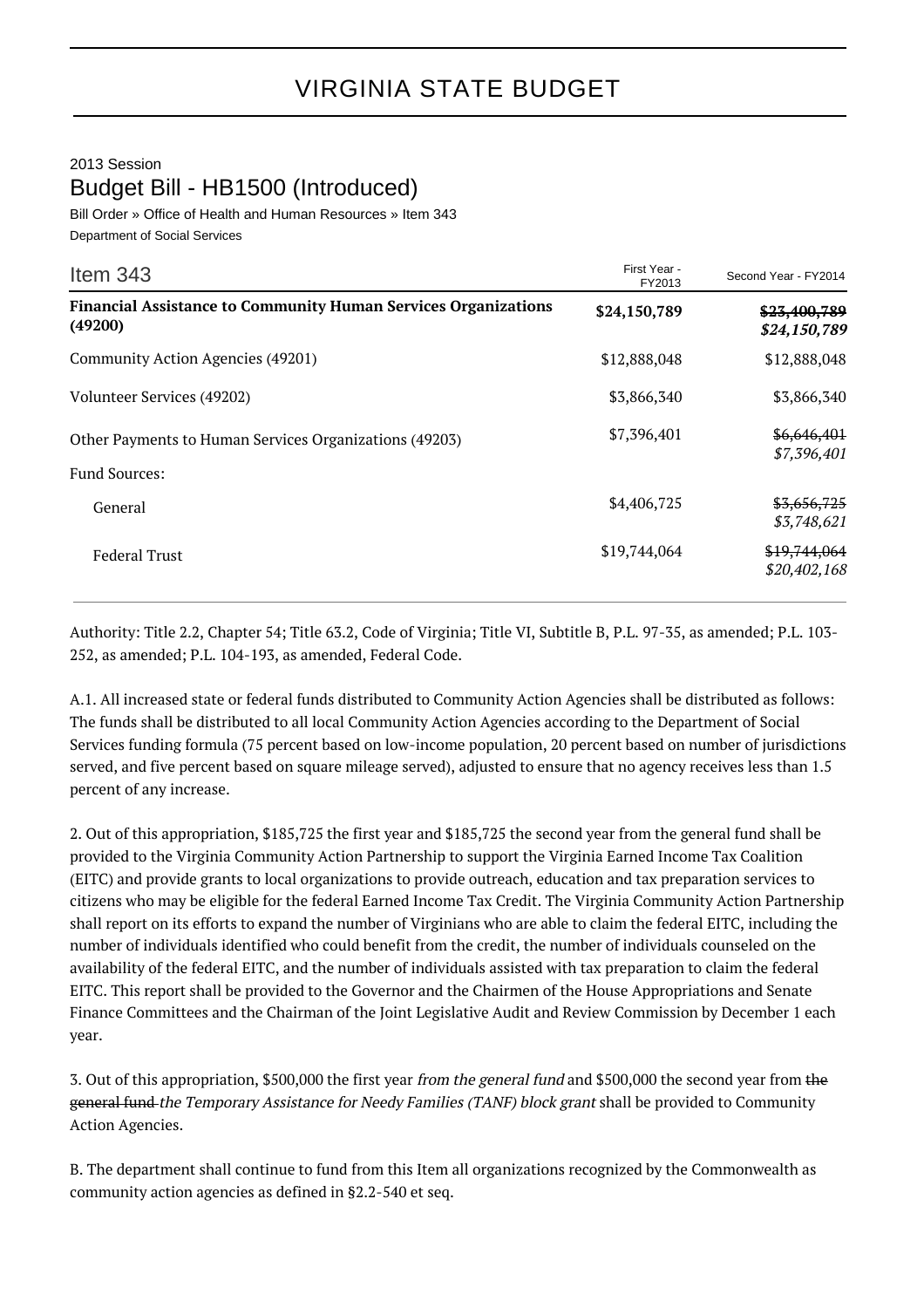C. Out of this appropriation, \$760,000 the first year and \$760,000 \$601,896 the second year from the general fund and \$2,475,501 the first year and \$2,475,501 \$2,633,605 the second year from the Temporary Assistance for Needy Families (TANF) block grant shall be provided to Healthy Families Virginia. These funds shall be used at the discretion of local sites for obtaining matching Title IV-E nongeneral funds when available. The Department of Social Services shall continue to allocate funds from this item to the statewide office of Prevent Child Abuse Virginia for providing the coordination, technical support, quality assurance, training and evaluation of the Healthy Families Virginia program.

D.1. Out of the this appropriation, \$1,500,000 the first year and  $$750,000 $1,500,000$  the second year from the general fund shall be provided to the Virginia Early Childhood Foundation (VECF). These funds shall be matched with local public and private resources with a goal of leveraging a dollar for each state dollar provided. Funds shall be awarded to proposals that seed and foster community programs that enhance the health, safety and well-being of Virginia's youth. The Foundation shall account for the expenditure of these funds by providing the Governor, Secretary of Health and Human Resources, and the Chairmen of the House Appropriations and Senate Finance Committees with a certified audit and full report on Foundation initiatives and results not later than October 1 of each year for the preceding fiscal year ending June 30.

2. On or before October 1 of each year, the foundation shall submit to the Governor and the Chairmen of the House Appropriations and Senate Finance Committees a report on the actual amount, by fiscal year, of private and local government funds received by the foundation.

3. Out of the appropriation in D.1., the VECF shall work with public and private partners to develop recommendations for a kindergarten readiness assessment and subsequent pilot project(s). The VECF shall appoint an advisory committee comprised of relevant stakeholders, which include representatives from the Departments of Social Services and Education, local school divisions, private sector, higher education, Smart Beginnings coalitions, and subject matter experts, to develop a pilot design and appropriate metrics. Recommendations and approved pilot design shall be reported by July 1, 2013, and outcomes from pilot projects shall be reported by July 1, 2014, to the Governor, Chairmen of the House Appropriations and Senate Finance Committees, and the Secretaries of Health and Human Resources and Education.

E. Out of this appropriation, \$100,000 the first year and \$100,000 the second year from nongeneral funds shall be provided for Volunteer Emergency Families for Children to expand its shelter care network for abused, neglected, runaway, homeless, and at-risk children throughout Virginia.

F. Out of this appropriation, \$100,000 the first year and \$100,000 the second year from nongeneral funds shall be provided for the Child Abuse Prevention Play administered by Theatre IV of Richmond.

G. Out of this appropriation, \$70,000 the first year and \$70,000 the second year from the general fund shall be provided for dementia-specific training of long-term care workers dealing with Alzheimer's disease and related disorders through the Virginia Alzheimer's Association Chapters.

H. Out of this appropriation, \$200,000 the first year and \$200,000 the second year from the general fund shall be provided to Northern Virginia Family Services to provide comprehensive safety net services for children and families.

I. Out of this appropriation, \$931,000 the first year and \$931,000 the second year from the general fund shall be used to sustain statewide services provided through child advocacy centers. The department shall develop a request for proposal to (i) distribute 67 percent of the allocated funds for accredited child advocacy centers and 30 percent for associate/developing child advocacy centers, as recognized and in good standing with the National Children's Alliance, with input from Children's Advocacy Centers of Virginia (CACVA); (ii) allocate three percent to Children's Advocacy Centers of Virginia, the recognized chapter of National Children's Alliance for Virginia's child advocacy centers, for the purpose of assisting and supporting the development, continuation and sustainability of